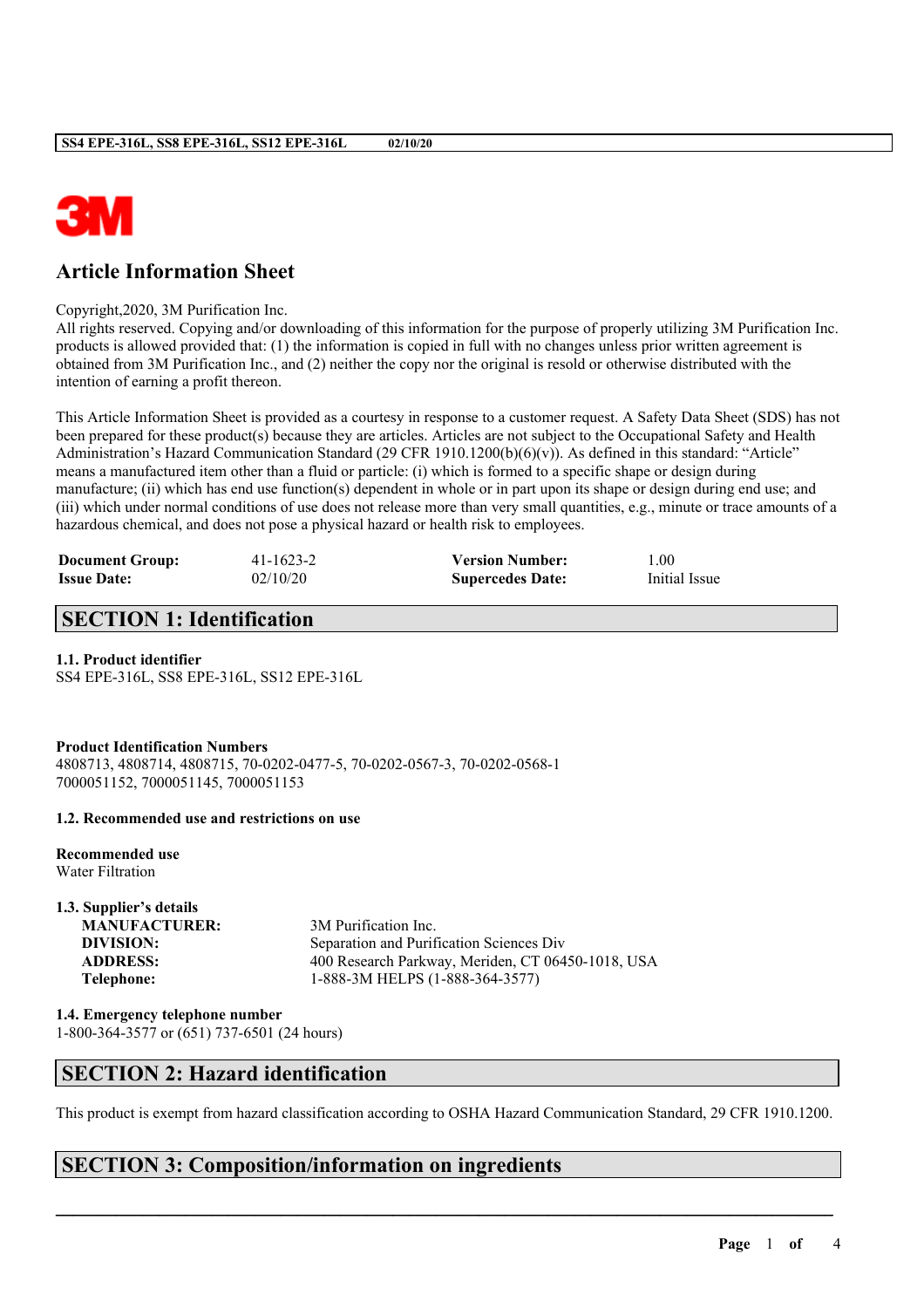### **SS4 EPE-316L, SS8 EPE-316L, SS12 EPE-316L 02/10/20**

| Ingredient                                                      | <b>C.A.S. No.</b> | $\%$ by Wt |
|-----------------------------------------------------------------|-------------------|------------|
| Stainless Steel Parts - Lock Washers, Hex Nuts, Screws, Mixture |                   | > 98       |
| Legs, Pipe Plugs, Clamp, Pressure Plate Assembly, Rod,          |                   |            |
| Posts, Cover, and Sump                                          |                   |            |
| Nitrile O-Ring                                                  | Mixture           |            |
| Polypropylene Hand Knob with Stainless Steel Threaded Mixture   |                   |            |
| Insert                                                          |                   |            |

### **SECTION 4: First aid measures**

### **4.1. Description of first aid measures**

### **Inhalation:**

No need for first aid is anticipated.

**Skin Contact:** No need for first aid is anticipated.

**Eye Contact:** No need for first aid is anticipated.

**If Swallowed:**

No need for first aid is anticipated.

### **SECTION 5: Fire-fighting measures**

In case of fire: Use a fire fighting agent suitable for ordinary combustible material such as water or foam.

### **SECTION 6: Accidental release measures**

#### **6.1. Personal precautions, protective equipment and emergency procedures** Not applicable.

# **6.2. Environmental precautions**

Not applicable.

**6.3. Methods and material for containment and cleaning up**

Not applicable.

### **SECTION 7: Handling and storage**

### **7.1. Precautions for safe handling**

This product is considered to be an article which does not release or otherwise result in exposure to a hazardous chemical under normal use conditions.

### **7.2. Conditions for safe storage including any incompatibilities**

No special storage requirements.

### **SECTION 8: Exposure controls/personal protection**

This product is considered to be an article which does not release or otherwise result in exposure to a hazardous chemical under normal use conditions. No engineering controls or personal protective equipment (PPE) are necessary.

 $\mathcal{L}_\mathcal{L} = \mathcal{L}_\mathcal{L} = \mathcal{L}_\mathcal{L} = \mathcal{L}_\mathcal{L} = \mathcal{L}_\mathcal{L} = \mathcal{L}_\mathcal{L} = \mathcal{L}_\mathcal{L} = \mathcal{L}_\mathcal{L} = \mathcal{L}_\mathcal{L} = \mathcal{L}_\mathcal{L} = \mathcal{L}_\mathcal{L} = \mathcal{L}_\mathcal{L} = \mathcal{L}_\mathcal{L} = \mathcal{L}_\mathcal{L} = \mathcal{L}_\mathcal{L} = \mathcal{L}_\mathcal{L} = \mathcal{L}_\mathcal{L}$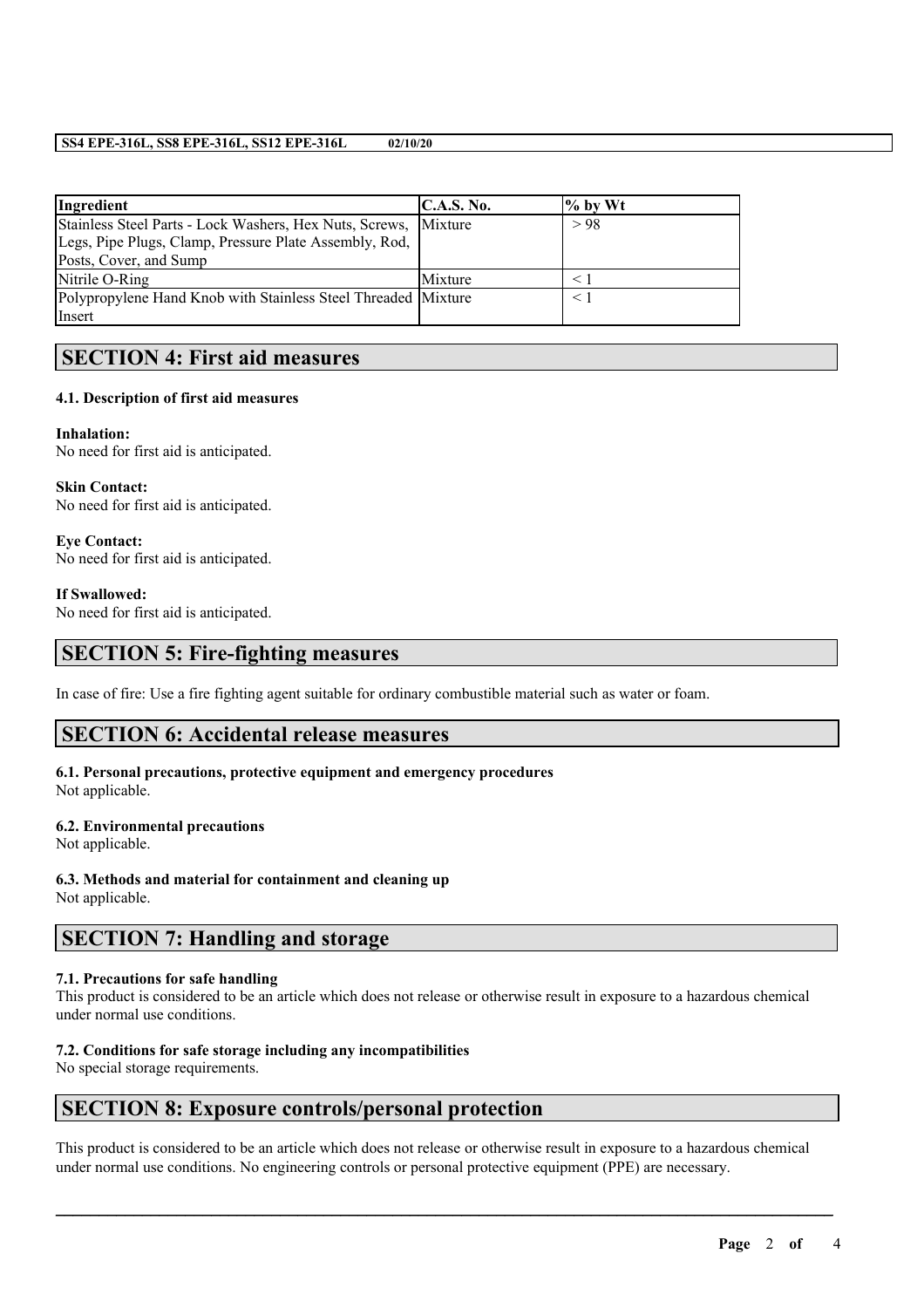## **SECTION 9: Physical and chemical properties**

### **9.1. Information on basic physical and chemical properties**

| Appearance                             |                   |  |
|----------------------------------------|-------------------|--|
| <b>Physical state</b>                  | Solid             |  |
| Color                                  | Silver            |  |
| Odor                                   | Odorless          |  |
| <b>Odor threshold</b>                  | No Data Available |  |
| pН                                     | Not Applicable    |  |
| <b>Melting point</b>                   | No Data Available |  |
| <b>Boiling Point</b>                   | Not Applicable    |  |
| <b>Flash Point</b>                     | Not Applicable    |  |
| <b>Evaporation rate</b>                | Not Applicable    |  |
| <b>Flammability (solid, gas)</b>       | Not Available     |  |
| <b>Flammable Limits(LEL)</b>           | Not Applicable    |  |
| <b>Flammable Limits(UEL)</b>           | Not Applicable    |  |
| <b>Vapor Pressure</b>                  | Not Applicable    |  |
| <b>Vapor Density</b>                   | Not Applicable    |  |
| <b>Density</b>                         | No Data Available |  |
| <b>Specific Gravity</b>                | No Data Available |  |
| <b>Solubility In Water</b>             | Not Applicable    |  |
| Solubility- non-water                  | No Data Available |  |
| Partition coefficient: n-octanol/water | Not Applicable    |  |
| <b>Autoignition temperature</b>        | Not Applicable    |  |
| <b>Decomposition temperature</b>       | No Data Available |  |
| <b>Viscosity</b>                       | Not Applicable    |  |

## **SECTION 10: Stability and reactivity**

This material is considered to be non reactive under normal use conditions.

# **SECTION 11: Toxicological information**

#### **Inhalation:**

No health effects are expected

**Skin Contact:** No health effects are expected

**Eye Contact:** No health effects are expected

**Ingestion:** No health effects are expected

### **Additional Information:**

This product, when used under reasonable conditions and in accordance with the directions for use, should not present a health hazard. However, use or processing of the product in a manner not in accordance with the product's directions for use may affect the performance of the product and may present potential health and safety hazards.

 $\mathcal{L}_\mathcal{L} = \mathcal{L}_\mathcal{L} = \mathcal{L}_\mathcal{L} = \mathcal{L}_\mathcal{L} = \mathcal{L}_\mathcal{L} = \mathcal{L}_\mathcal{L} = \mathcal{L}_\mathcal{L} = \mathcal{L}_\mathcal{L} = \mathcal{L}_\mathcal{L} = \mathcal{L}_\mathcal{L} = \mathcal{L}_\mathcal{L} = \mathcal{L}_\mathcal{L} = \mathcal{L}_\mathcal{L} = \mathcal{L}_\mathcal{L} = \mathcal{L}_\mathcal{L} = \mathcal{L}_\mathcal{L} = \mathcal{L}_\mathcal{L}$ 

# **SECTION 12: Ecological information**